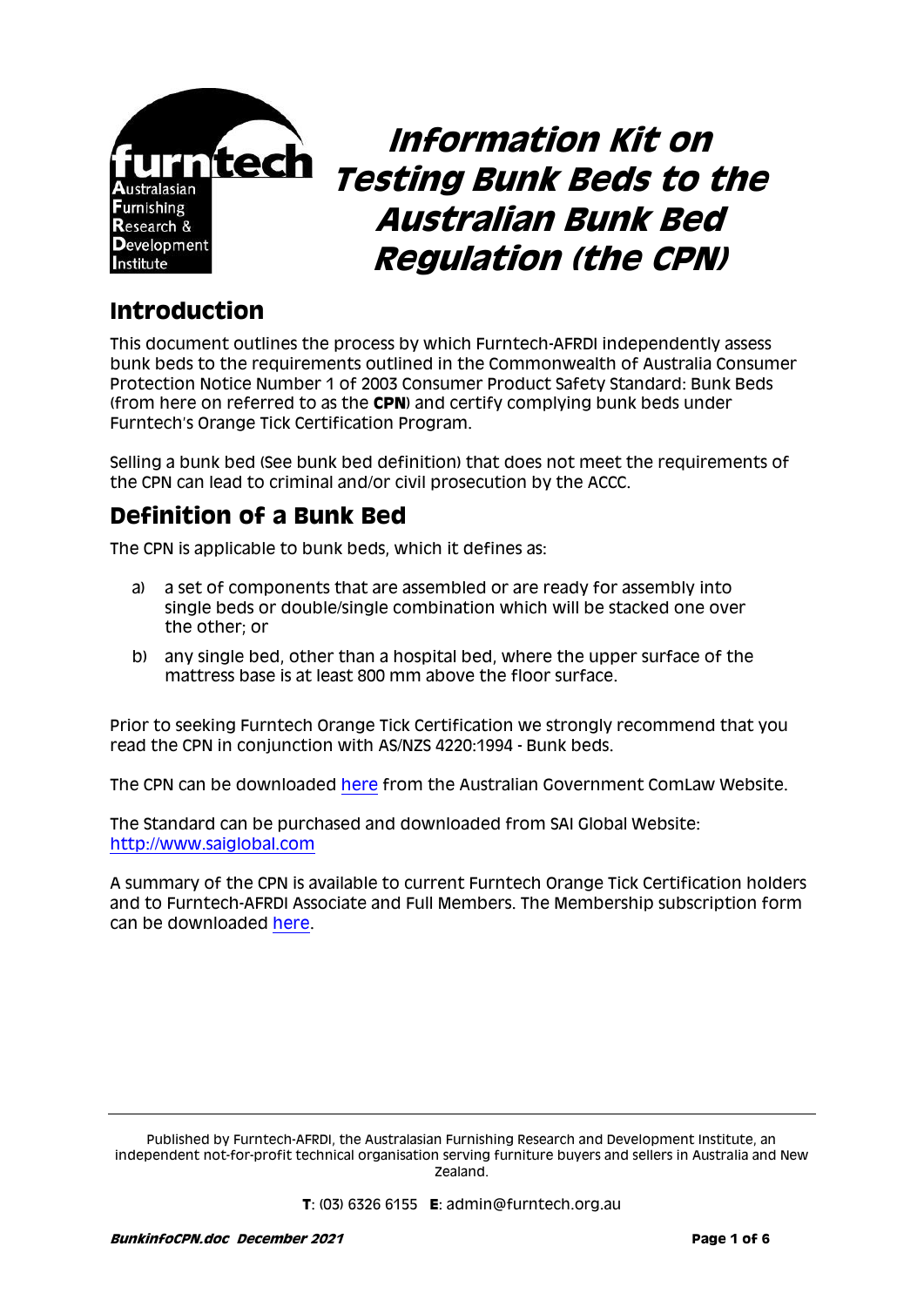The CPN's requirements derive from the Australian/New Zealand Standard AS/NZS 4220:1994. It only references part of AS/NZS 4220:1994. Therefore a bunk bed that complies with the CPN will not necessarily comply with AS/NZS 4220. There are also more recent 2003 and 2010 versions of the Australian/New Zealand bunk bed Standard, however the CPN does not reference them (all current testing and certification to the full standard, AS/NZS 4220, would be to the requirements of the 2010 edition which supersedes the 2003 edition). Testing a bunk bed to AS/NZS 4220:2010 in its entirety is covered in a separate information kit viewable [here.](http://www.furntech.org.au/pdf/ResidentialFurniture/BunkBeds/BunkinfoGeneral.pdf)

**The CPN consists primarily of dimensional and marking criteria, it does not require a bunk to undergo strength, durability, stability or toxicity testing. Strength, durability, stability and toxicity tests as well as additional dimensional criteria are covered by AS/NZS 4220:2010 Bunk beds and AFRDI 152 Bunk beds for people up to 135 kg. If distributors or retailers want to specify a bunk's strength, durability, stability and toxicity properties then testing to the requirements of AS/NZS 4220:2010 or AFRDI 152 is recommended.**

### **Assessments**

Assessment of a bunk bed to the CPN can be undertaken at Furntech-AFRDI or offsite (e.g. at your own premises). Timing of offsite testing is dependent upon the availability of Furntech-AFRDI staff. In cases where results are required urgently we strongly recommend that the assessment be conducted at our laboratory and the product sent via an express freight service (client's expense).

Where bunk models are essentially the same i.e. vary only slightly in design, each variation must still be assessed by Furntech-AFRDI and must be compliant to the CPN before it can be certified. Depending on the similarity between models, full assessment of one bunk and partial assessment of the remainder may be possible. However, the degree of similarity and assessment required will need to be determined by Furntech-AFRDI after inspecting the models.

#### **PLEASE NOTE:**

#### **Prototypes**

Assessment of prototypes is worthwhile to help ensure later compliance prior to the expensive stage of tooling up for production. However, although we will assess prototypes, we are not prepared to certify them. Prototypes that have successfully completed testing will receive a test report only. The report will relate to the compliance of the particular sample that was tested i.e. it will not be a statement of general product endorsement. A certification agreement will only be entered into after an off-tool production sample has been satisfactorily assessed.

If you wish to have a prototype assessed please identify the item as a prototype on the Assessment Request Form attached.

Published by Furntech-AFRDI, the Australasian Furnishing Research and Development Institute, an independent not-for-profit technical organisation serving furniture buyers and sellers in Australia and New Zealand.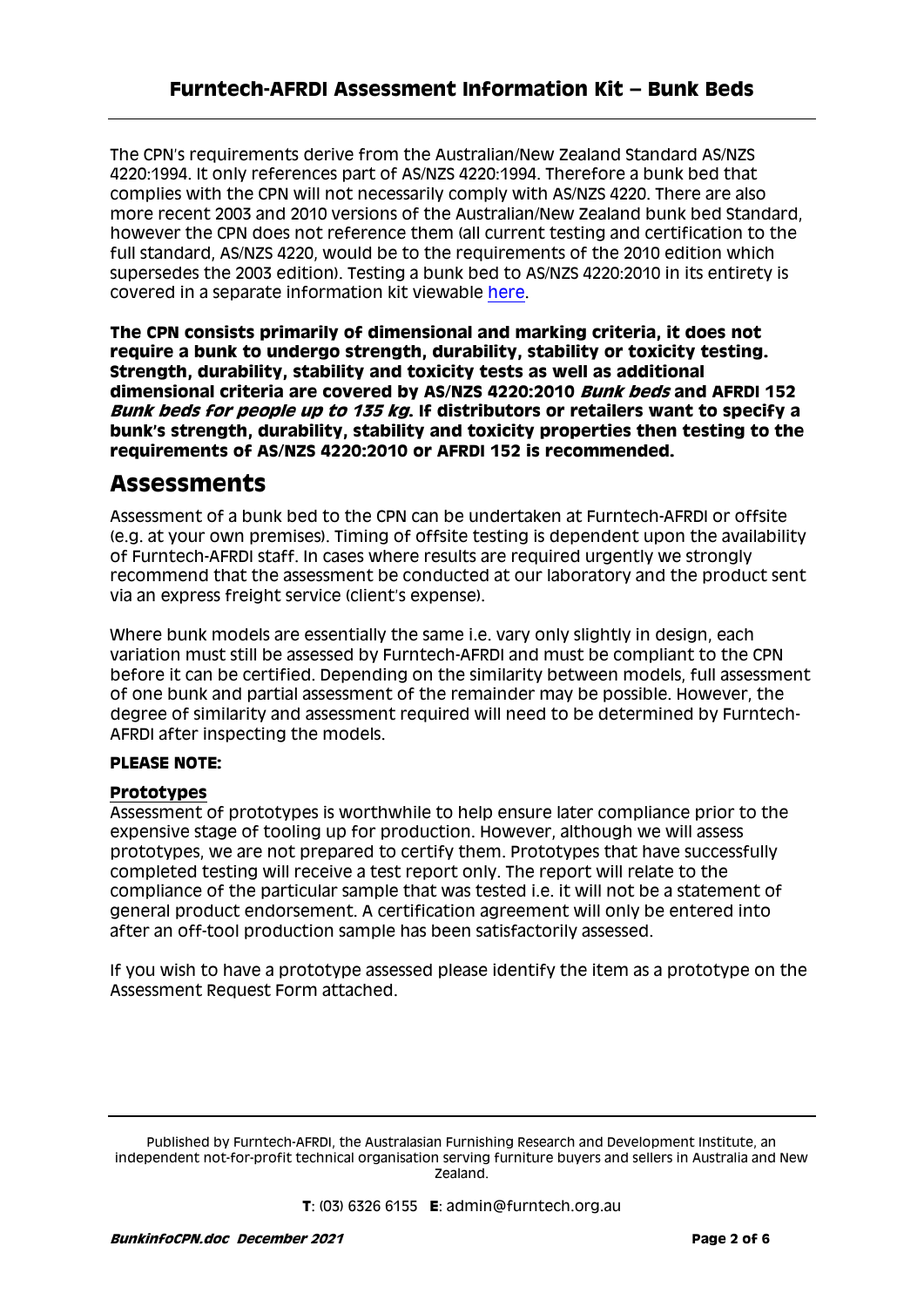#### **Attached play accessories**

Many instances of harm in relation to bunk beds are due to children falling from them. Bunks with attached accessories encouraging children to play on or around them are likely to increase the probability of this or other injury related events occurring. As a consequence Furntech-AFRDI feels a responsibility to apply at least some level of scrutiny to these accessories prior to granting certification. Therefore, bunks built with attached play accessories such as slides, basketball hoops etc will, in addition to the basic bunk's assessment to the Regulation, require to have those add-ons tested against relevant standards (or parts thereof) to achieve overall product safety compliance. The principle being: '*assessment of the total product (including attached accessories where appropriate) to the bunk CPN, plus attached play accessories to additional relevant standards'.* Since extra testing is required additional testing charges will be applicable.

#### **Other attached accessories**

We regard attached accessories as items 'extra to the normal features of a bunk'. Where we consider a bunk's attached accessories to be so designed to present obvious hazards, we will require the accessories to be tested to a relevant Standard. Generally speaking, attached accessories such as desks and shelves do not require additional testing (unless they were so designed to present obvious hazards). It is typically only those features which are 'play accessories' that will require additional testing as discussed above. Where no relevant standard exists for the type of accessory featured we would assess to our own requirements with the emphasis being on 'proof of safety'. In most cases where additional testing is required additional testing charges will be applicable. Please feel free to contact us in advance to discuss testing options.

### **Costs**

#### **Laboratory assessment (at Furntech-AFRDI)**

- An **assessment fee** (depends on complexity of design), includes freight from any of our Australian freight depots to our laboratory; and
- A **certification fee** for each product found to comply with the CPN. Complying products will be listed as compliant on our Website.

#### **Off site assessment (at client's premises)**

- An **assessment fee** (depends on complexity of design) including airfares, accommodation, travel time; and
- A **certification fee** for each product found to comply with the CPN. Complying products will be listed as compliant on our Website.

#### **The fees are payable in advance and must be received before the assessment. An invoice will be provided on request if this will help to facilitate payment. Facilities are available for payment by Visa and MasterCard.**

Published by Furntech-AFRDI, the Australasian Furnishing Research and Development Institute, an independent not-for-profit technical organisation serving furniture buyers and sellers in Australia and New Zealand.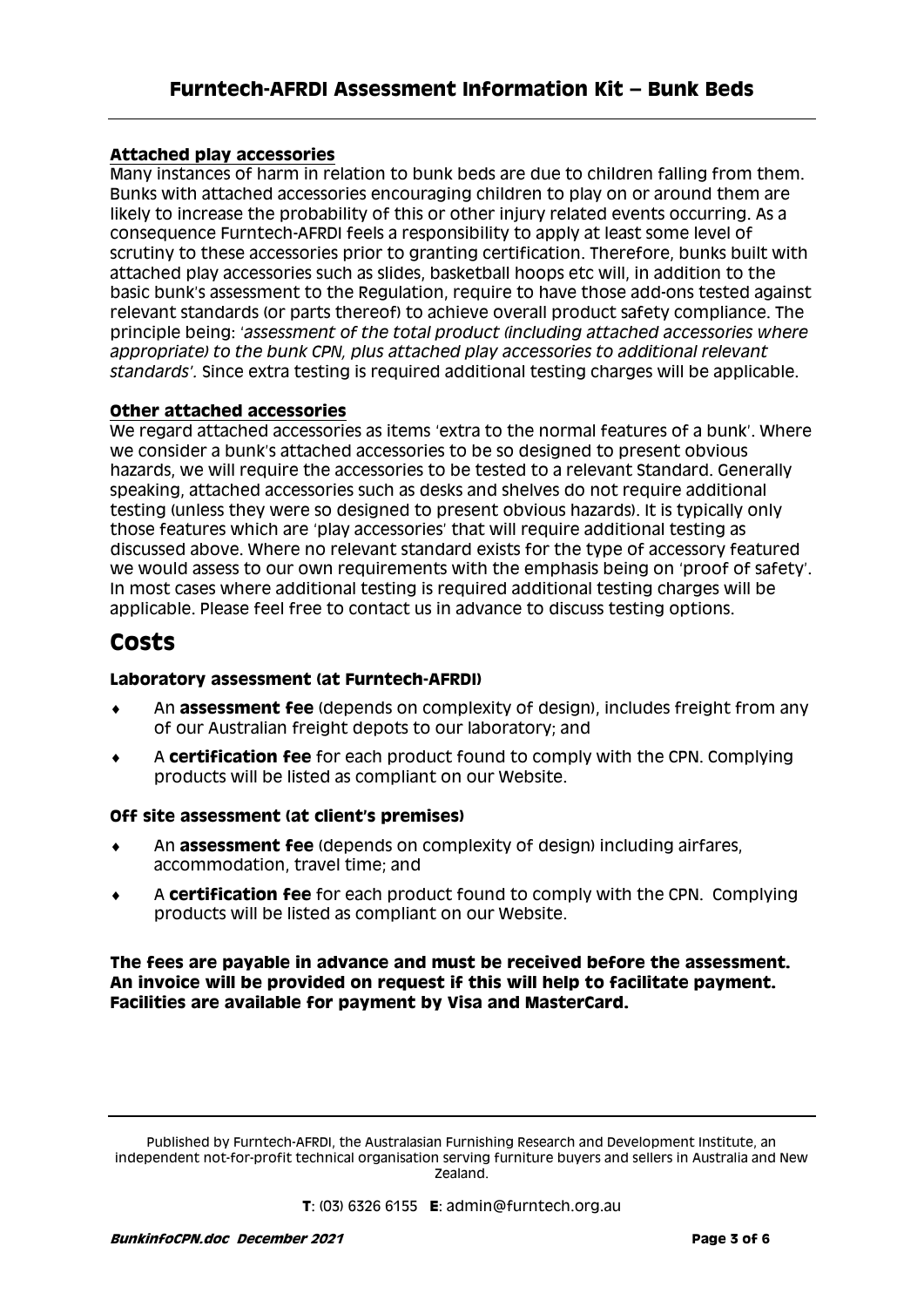# **Freight**

Please refer to the Institute's [Information Kit on Freight to Furntech-AFRDI.](http://furntech.org.au/pdf/index.php?dir=Corporate/&file=FreightInfo.pdf) Distribution of this Kit in hardcopy form will include the freight-related information as a supplementary sheet.

# **Certificate of Compliance**

Once a bunk has been found to comply with the CPN a certificate of compliance is issued. The certificate of compliance may be used to satisfy distributors, retailers and regulators that the product complies with the CPN. To ensure that the product continues to comply, the Institute enters into a contract with the supplier and maintains an on-going check on the quality of the product over a three year period, after which the certificate can be renewed.

Monitoring involves periodic audits and the investigation of complaints arising from the sale of endorsed products.

Under the Certificate of Compliance contract, suppliers agree to:

- maintain quality of production to at least that of the sample tested;
- advise of changes in the product including changes in materials, components and means and place of manufacture;
- not use (nor permit its agents to use) the Certificate of Compliance to promote goods which are not covered by the agreement;
- keep and make available a register of complaints arising from the sale of goods covered by the agreement;
- submit goods for reassessment at least every three years or as necessary when the requirements of the CPN change;
- agree to random checks of the quality of products covered by the agreement; and
- maintain an adequate product liability insurance cover.

In return, Furntech-AFRDI agrees to issue a Certificate of Compliance and to commend goods covered by Certificates of Compliance in lists on the Institute's Website. A copy of the agreement is available on request.

If a bunk is certified the test result owner (e.g. a wholesaler) can permit a second company (e.g. a retailer) to take out certification of the bunk. **Before** the bunk can be certified under the second company's name Furntech-AFRDI must receive written confirmation of this from the test result owner. Both companies need to confirm that the bunk is the same in all respects and the second company will need to pay a certification fee. The bunk will be listed twice on our Website under both the first and second company's name. The second company will also have the opportunity to use our Furntech Orange Tick Logo when marketing the bunk.

Published by Furntech-AFRDI, the Australasian Furnishing Research and Development Institute, an independent not-for-profit technical organisation serving furniture buyers and sellers in Australia and New Zealand.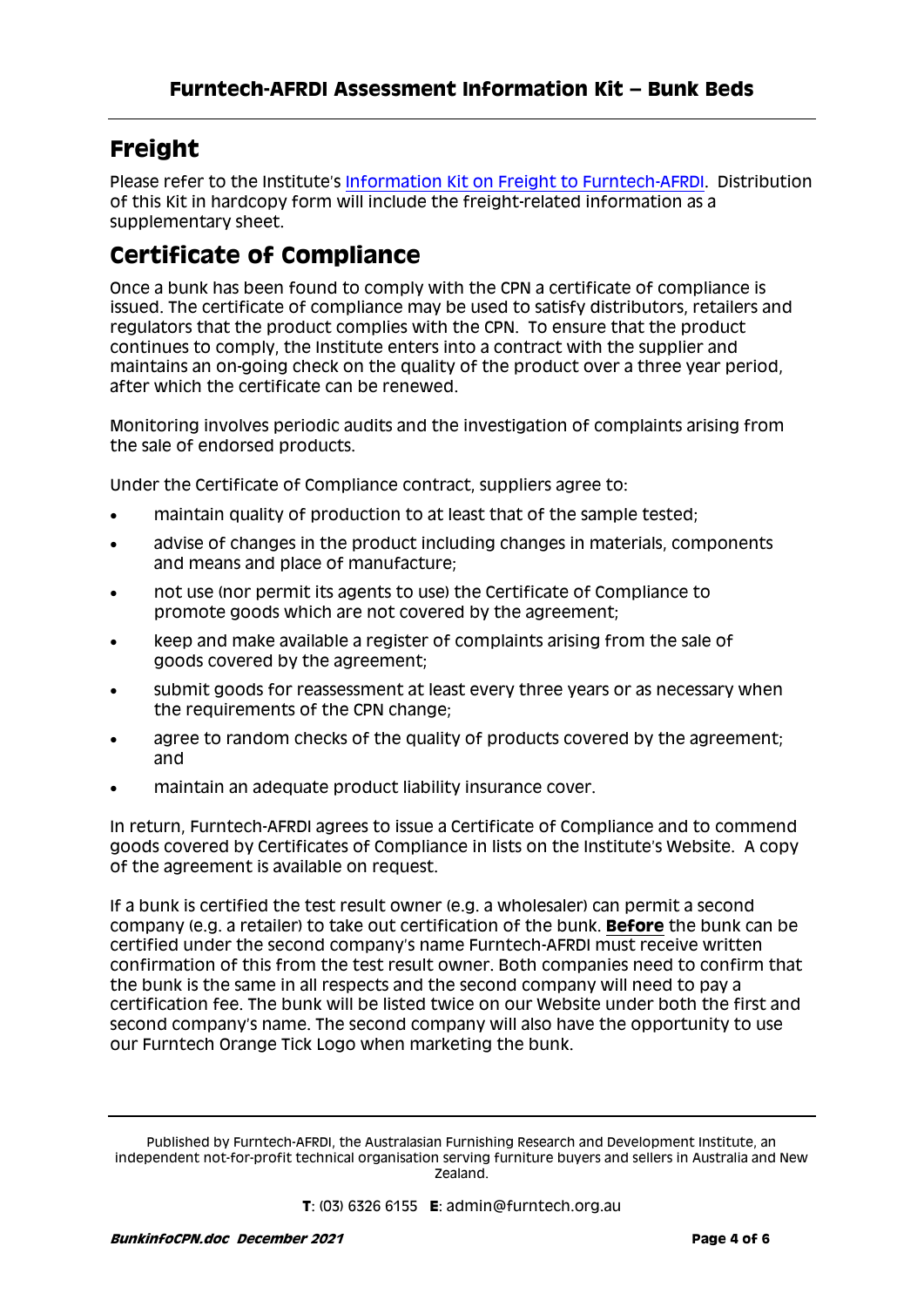## **The Next Step**

If you wish to proceed with an assessment, please follow these steps:

- a) Send an image, diagram or description of the bunk to [admin@furntech.org.au](mailto:admin@furntech.org.au) and request a quote for assessment to the CPN;
- b) Once the quote has been received complete the Assessment Request Form (on page 6) and return it to Furntech-AFRDI; and
- c) Send your payment to Furntech-AFRDI (we also take Visa and MasterCard). Please phone (03) 6326 6155 to request an invoice if this will help to facilitate payment.
- d) Depending on which is applicable send the bunk to Furntech-AFRDI or contact Furntech-AFRDI to schedule a date for a Testing Officer to conduct the bunk assessment at your premises.

# **Confidentiality**

Testing conducted by Furntech-AFRDI is absolutely confidential. The Institute's procedures prohibit the disclosure of the fact that an item is being assessed and the results of any such assessment without the client's express permission.

Published by Furntech-AFRDI, the Australasian Furnishing Research and Development Institute, an independent not-for-profit technical organisation serving furniture buyers and sellers in Australia and New Zealand.

**T**: (03) 6326 6155 **E**: admin@furntech.org.au